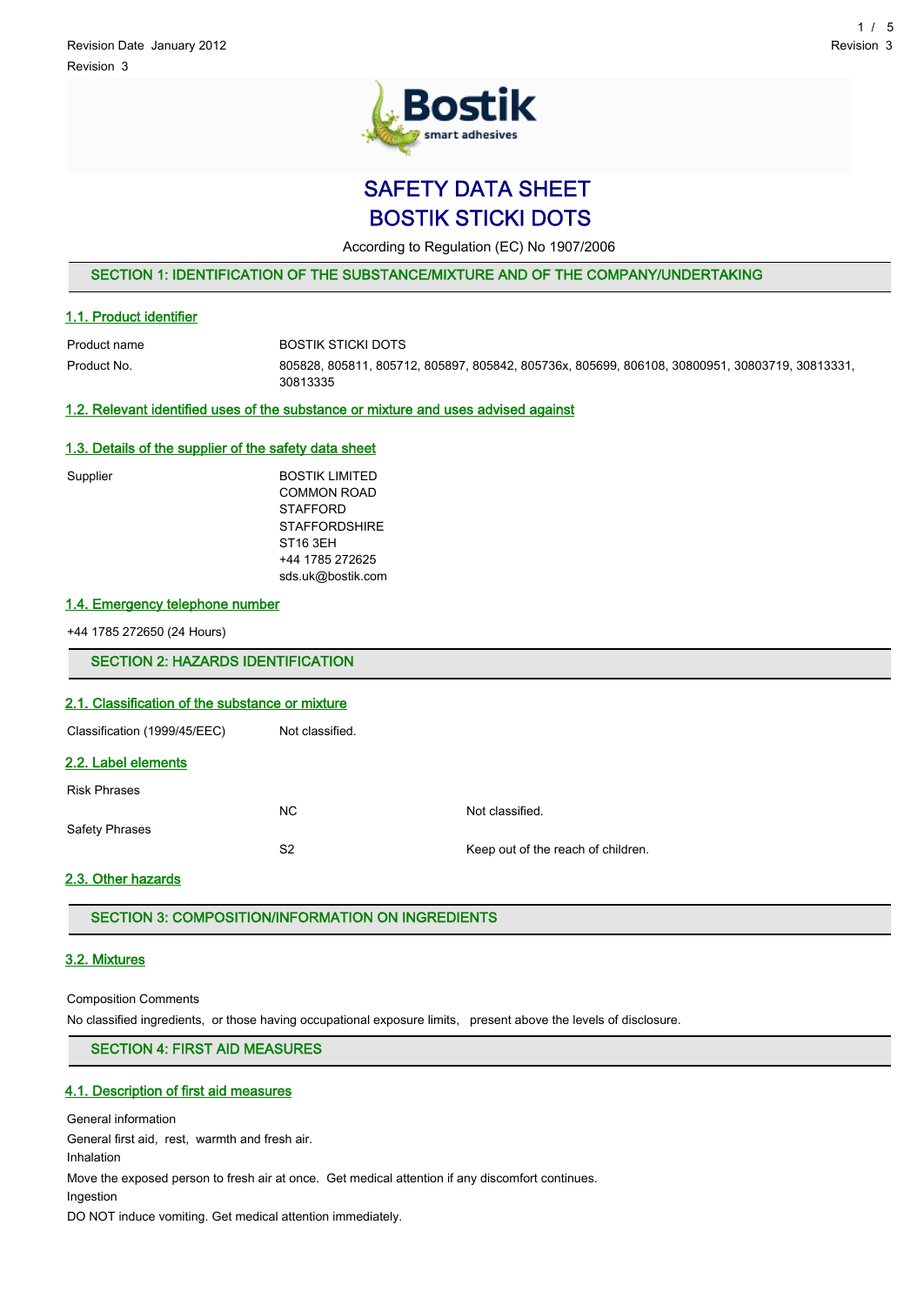Skin contact

Remove affected person from source of contamination. Rinse the skin immediately with lots of water. Get medical attention if irritation persists after washing. Eye contact

Rinse the eye with water immediately. Continue to rinse for at least 15 minutes and get medical attention.

## 4.2. Most important symptoms and effects, both acute and delayed

Inhalation No specific symptoms noted. Ingestion No specific symptoms noted. Skin contact No specific symptoms noted. Eye contact No specific symptoms noted.

## 4.3. Indication of any immediate medical attention and special treatment needed

No specific first aid measures noted.

SECTION 5: FIREFIGHTING MEASURES

#### 5.1. Extinguishing media

Extinguishing media

This product is not flammable. Use fire-extinguishing media appropriate for surrounding materials.

#### 5.2. Special hazards arising from the substance or mixture

Specific hazards

Fire or high temperatures create: Toxic gases/vapours/fumes of: Carbon dioxide (CO2). Carbon monoxide (CO).

### 5.3. Advice for firefighters

Protective equipment for fire-fighters

Use protective equipment appropriate for surrounding materials.

SECTION 6: ACCIDENTAL RELEASE MEASURES

## 6.1. Personal precautions, protective equipment and emergency procedures

Wear protective clothing as described in Section 8 of this safety data sheet.

# 6.2. Environmental precautions

Do not discharge into drains, water courses or onto the ground.

### 6.3. Methods and material for containment and cleaning up

Stop leak if possible without risk. Do not contaminate water sources or sewer. Pick up with vacuum or absorbent solid, store in closed container for disposal. Avoid generation and spreading of dust. Avoid contact with skin or inhalation of spillage, dust or vapour. Wear necessary protective equipment. Containers with collected spillage must be properly labelled with correct contents and hazard symbol.

#### 6.4. Reference to other sections

Wear protective clothing as described in Section 8 of this safety data sheet.

## SECTION 7: HANDLING AND STORAGE

### 7.1. Precautions for safe handling

Do not handle broken packages without protective equipment. Use mechanical ventilation in case of handling which causes formation of dust. Avoid spilling, skin and eye contact.

#### 7.2. Conditions for safe storage, including any incompatibilities

Store in tightly closed original container in a dry, cool and well-ventilated place. Keep in original container.

#### 7.3. Specific end use(s)

The identified uses for this product are detailed in Section 1.2.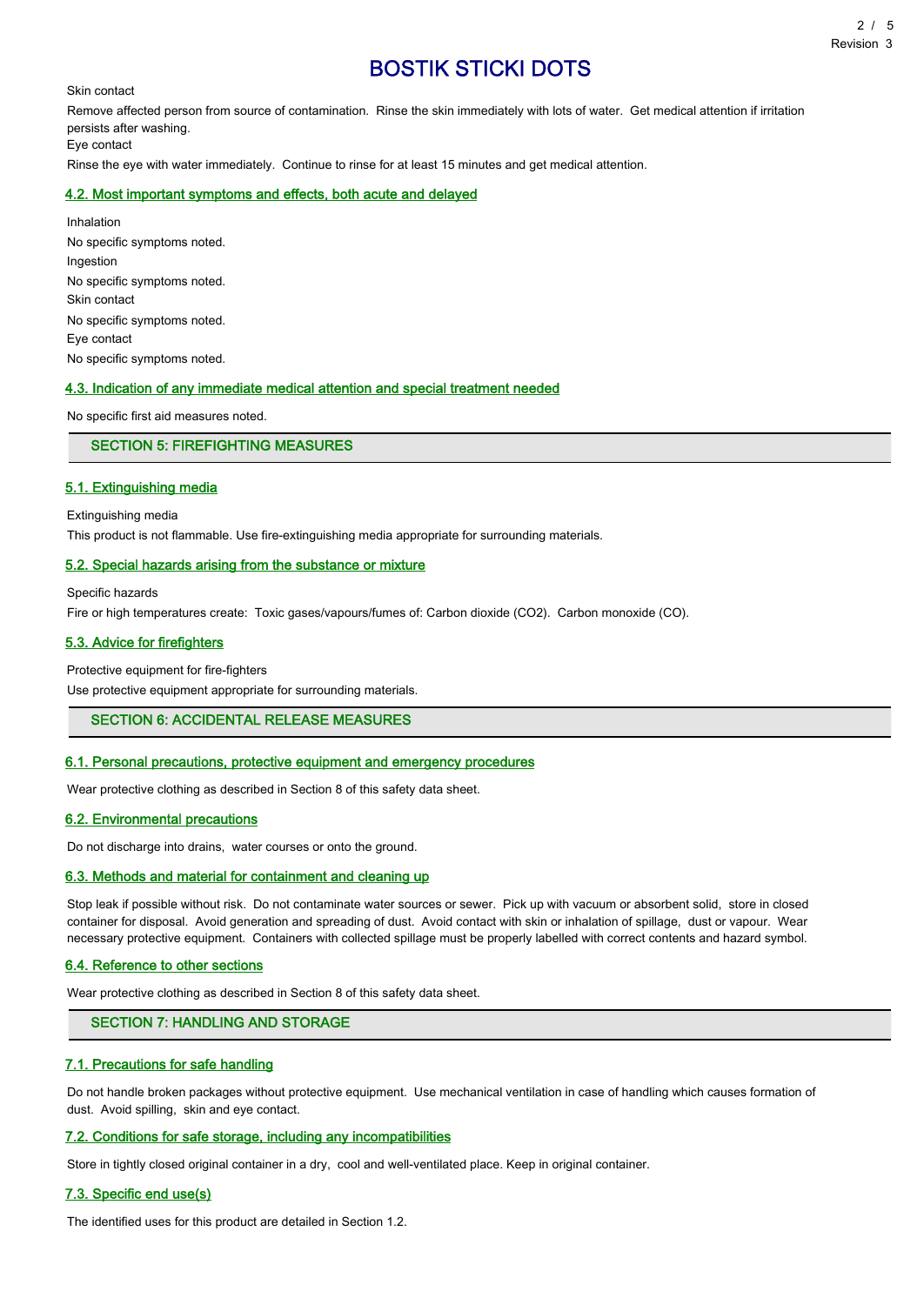# SECTION 8: EXPOSURE CONTROLS/PERSONAL PROTECTION

# 8.1. Control parameters

Ingredient Comments WEL = Workplace Exposure Limits

# 8.2. Exposure controls

Protective equipment



Process conditions

Use engineering controls to reduce air contamination to permissible exposure level.

Engineering measures

All handling to take place in well-ventilated area.

Respiratory equipment

Wear respirator if there is dust formation.

Hand protection

Use suitable protective gloves if risk of skin contact. Use thin cotton gloves inside the rubber gloves if allergy risk.

Eye protection

If risk of splashing, wear safety goggles or face shield.

Other Protection

Wear suitable protective clothing as protection against splashing or contamination.

Hygiene measures

Wash promptly if skin becomes wet or contaminated. Promptly remove any clothing that becomes contaminated. When using do not eat, drink or smoke. Wash hands at the end of each work shift and before eating, smoking and using the toilet. Use appropriate skin cream to prevent drying of skin. DO NOT SMOKE IN WORK AREA!

# SECTION 9: PHYSICAL AND CHEMICAL PROPERTIES

# 9.1. Information on basic physical and chemical properties

| Appearance | Solid                 |
|------------|-----------------------|
| Colour     | Colourless.           |
| Odour      | Slight odour.         |
| Solubility | Immiscible with water |

# 9.2. Other information

# SECTION 10: STABILITY AND REACTIVITY

# 10.1. Reactivity

No specific reactivity hazards associated with this product.

#### 10.2. Chemical stability

Stable under normal temperature conditions.

# 10.3. Possibility of hazardous reactions

Not available. Hazardous Polymerisation Unknown.

# 10.4. Conditions to avoid

Avoid excessive heat for prolonged periods of time.

# 10.5. Incompatible materials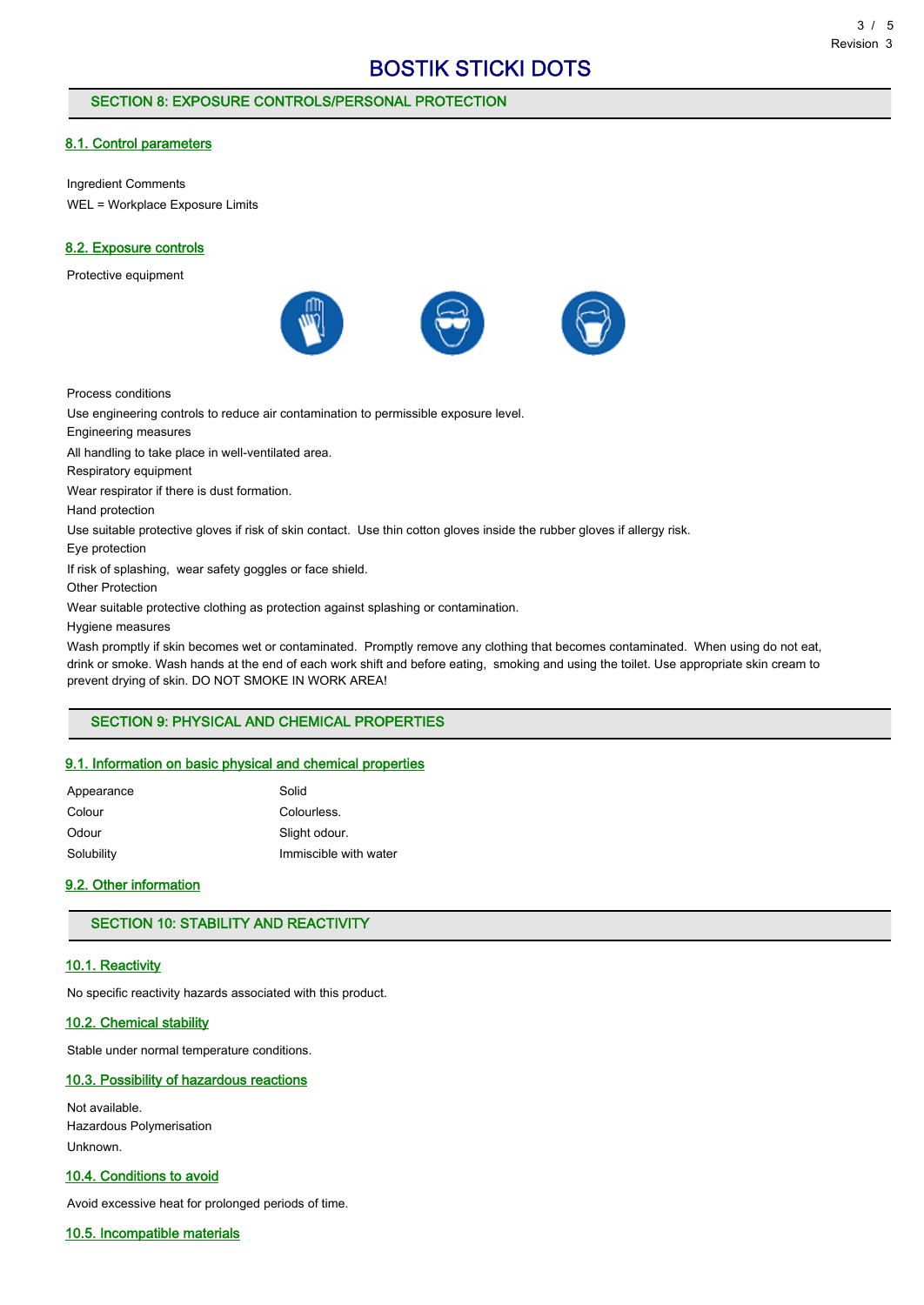Materials To Avoid

No incompatible groups noted.

## 10.6. Hazardous decomposition products

Fire creates: Carbon monoxide (CO). Carbon dioxide (CO2).

# SECTION 11: TOXICOLOGICAL INFORMATION

#### 11.1. Information on toxicological effects

#### Health Warnings

Serious long-term effects are not known to be related to this type of product. Particles in the eyes may cause irritation and smarting. May cause discomfort if swallowed.

# SECTION 12: ECOLOGICAL INFORMATION

#### **Ecotoxicity**

The product components are not classified as environmentally hazardous. However, this does not exclude the possibility that large or frequent spills can have a harmful or damaging effect on the environment.

#### 12.1. Toxicity

No data available

# 12.2. Persistence and degradability

Degradability There are no data on the degradability of this product.

# 12.3. Bioaccumulative potential

Bioaccumulative potential No data available on bioaccumulation.

### 12.4. Mobility in soil

#### 12.5. Results of PBT and vPvB assessment

No data available

# 12.6. Other adverse effects

Not available.

### SECTION 13: DISPOSAL CONSIDERATIONS

#### General information

When handling waste, consideration should be made to the safety precautions applying to handling of the product.

#### 13.1. Waste treatment methods

Dispose of waste and residues in accordance with local authority requirements. Recover and reclaim or recycle, if practical.

## SECTION 14: TRANSPORT INFORMATION

General The product is not covered by international regulation on the transport of dangerous goods (IMDG, IATA, ADR/RID).

# 14.1. UN number

Not applicable.

## 14.2. UN proper shipping name

Not applicable.

# 14.3. Transport hazard class(es)

Transport Labels

No transport warning sign required.